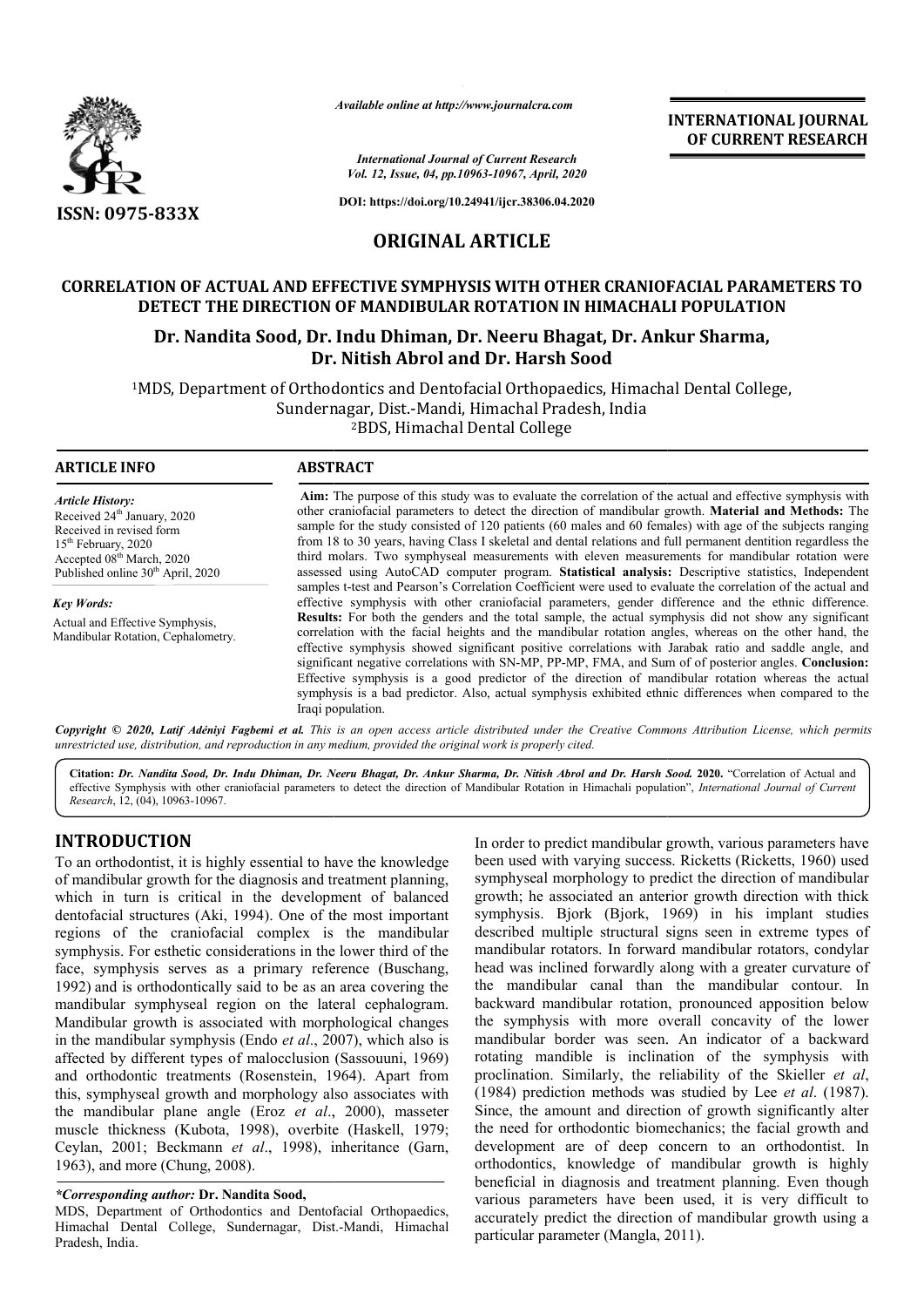Schudy (Schudy, 1963) mentioned firstly, the portion of the mandible that lies anterior to the plane, passing through point B as *Actual symphysis*, which is measured parallel to the mandibular plane. Secondly, the portion of the mandible that lies anterior to continuation of line NB as *Effective symphysis*, which is measured perpendicular to line NB. Since no study has been done to evaluate the correlation of the actual and effective symphysis with other craniofacial parameters to detect the direction of mandibular growth in Himachali population, this study was done to find out the correlation between the actual and effective symphysis with the measurements of mandibular rotation.

## **MATERIAL AND METHODS**

Samples were selected from the subjects who visited the Department of Orthodontics and Dentofacial Orthopaedics. One twenty subjects (60 males and 60 females), having Class I sagittal skeletal and dental relationship were selected who fulfilled the following criteria:-

Age between 18-30 years.

- ANB angle  $2^{\circ} \pm 2^{\circ}$ , according to Reidel (Riedel, 1952).
- Full permanent dentition regardless of third molars.
- No previous orthodontic, orthopaedic or surgical treatment.

No craniofacial anomalies, like cleft lip and palate.

All landmarks readily identified on lateral cephalometric radiographs.

Lateral cephalometric radiographs were taken for every patient. Every individual was positioned within the cephalostat with the Frankfort horizontal plane parallel to the floor and teeth in centric occlusion. Acetate sheet was fixed on every obtained radiograph and were traced using 0.5 lead pencil. Linear and angular measurements were then traced (Fig.1). Every traced radiograph was scanned via scanner. In order to avoid magnification errors, the linear measurements were divided by scale and then were scanned. The scanned image was then imported to the AutoCAD 2010 analyzing software program (Fig. 2). The AutoCAD software was used in order to read the minute measurements made on the symphyseal region. All the linear and angular measurements were then analyzed.

## **RESULTS**

SPSS version 15 computer program was used for the statistical analysis of the data. The statistical analyses included the Descriptive statistics, Independent samples t-test for comparison between both genders and ethnic difference and Pearson's correlation coefficient test to find out the presence of correlation between symphyseal measurements and mandibular rotation measurements.

#### **DISCUSSION**

Morphology of mandibular symphysis has a great impact on diagnosis and treatment planning in orthodontic patients. It has been considered as one of the predictors for the direction of mandibular growth rotation (Susan, 2014). Several parameters have been identified on cephalometric analysis to define the anteriorly and posteriorly directed growth patterns. It has been reported that mandibular growth and orthodontic treatment both lead to a change in morphology of mandibular symphysis. Therefore, knowledge of both growth and treatment is essential to know whether what changes could take place during and

after the treatment process. Several studies done previously were mainly concentrated on the symphysial morphology. This study was aimed to find out whether any correlation existed between the actual and effective symphysis with the mandibular rotation. In the present study, the mean value of actual symphysis was 6.67 in males and 7.24 in females (Table 1). No statistical significant difference was found between males and females  $(p>0.05)$ . The slight increase in the actual symphysis in females might be due to downward and backward rotation of the mandible as reflected by the SN-MP, FH-MP, PP-MP, Gonial angle, Sum of posterior angles and the Jaraback ratio; which is higher in females as compared to males. This downward and backward rotation of the mandible leads to the decrease in the value of actual symphysis in females. The mean value of effective symphysis was slightly increased in females compared to males, i.e, in males it was 2.10 and in females it was 2.34; the reason being the same as above. Effective symphysis was also statistically nonsignificant between males and females. The mean value of the Anterior, Posterior and Lower facial heights were found to be increased in males as compared to females. Anterior and posterior facial heights were statistically significant between the genders. This is in accordance with the study done by Kharbanda *et al*. (1991), who said which may have been caused by age difference between males and females. However, there is a chronological gap between growth and development of males and females in the phase of adolescence, including the vertical development of the face. Additionally, females in have their pubertal growth spurt at an earlier age than males. Therefore, growth will likely be more balanced between males and females in this condition, with a mean age difference of 1.56 years during adolescence, particularly because females represented the group with the lower average age. Similar findings were also reported in other studies (Jones, 1996; Kapoor *et al*., 2000; Yassir, 2013; Johannsdottir, 2004).

The mean values of SN-MP, FH-MP and PP-MP were found to be slightly increased in females as compared to males. SN-MP was found to be statistically significant between genders. This is in accordance to the study done by Behrents (1985)**,** who showed that the Y-axis decreases slightly in males and does not change in females. Relative to pterygomaxillary (PT) vertical, the mandible becomes forward in males (approximately 2mm) but not in females. The mandibular plane angle decreases in males and increases in females. The maxillary and mandibular planes are more downward positioned relative to the cranial base in females compared to males; this may relate to a caudal jaw growth rotation in females. Forseburg (1991) and colleagues reported an increase (0.3mm) of mandibular plane angle in males and females between 25-45 years of age. The mean value of Saddle angle (N-S-Ar) was found to be slightly increased in females compared to males and was statistically significant between genders. The significantly higher N-S-Ar angle in females denotes the more backward position of the female mandible. The mean value of articular angle (S-Ar-Go) was found to be slightly higher in males compared to females. This is in accordance to the study done by Kapoor *et al*. (2000). The mean value of Gonial angle in our study was found out to be more in females as compared to males. This is in accordance to a survey done by Jensen *et al*. (1954), where he said that usually the mean angle is 3 to 5 degrees larger in the female than in the male.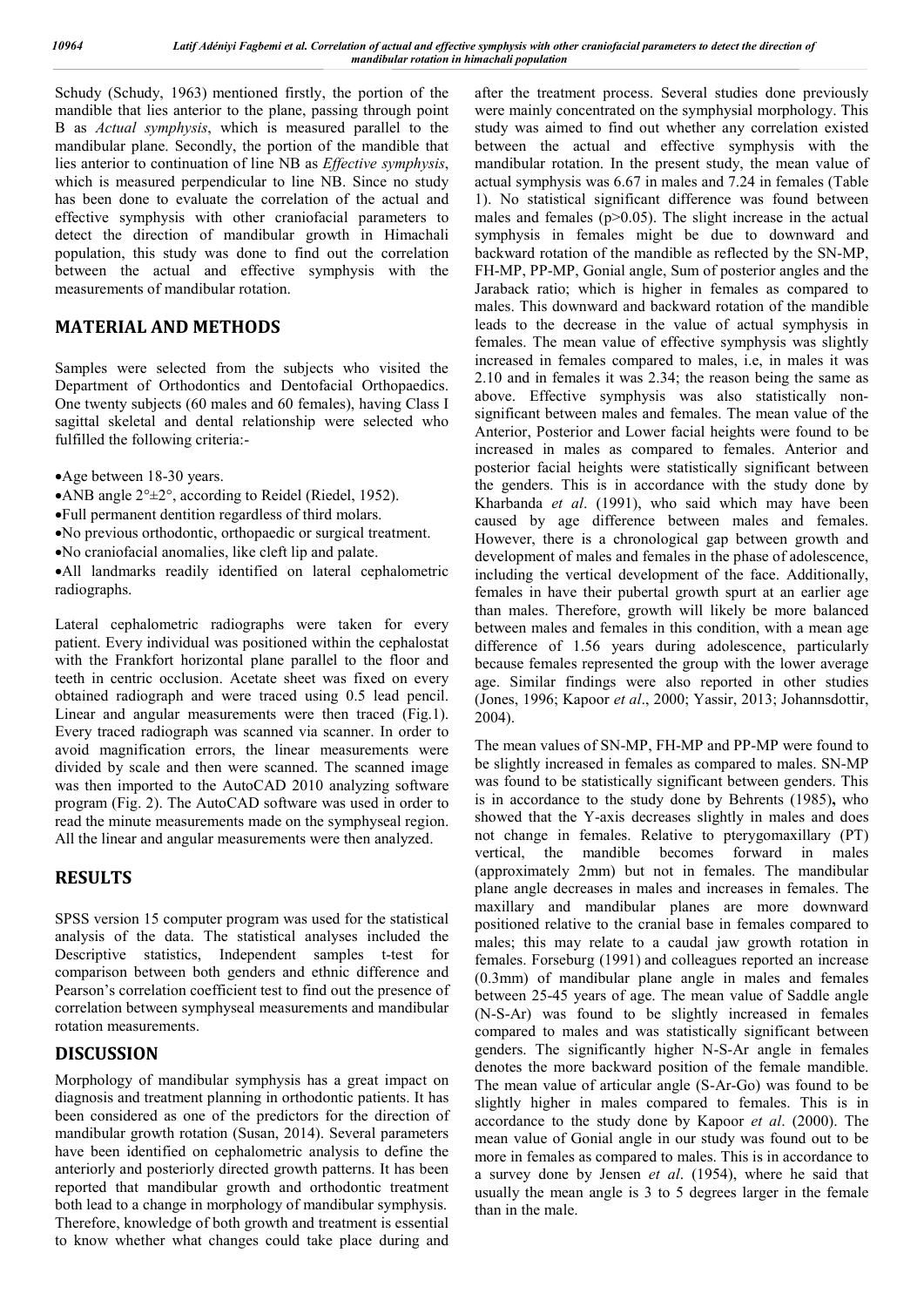**Table 1. Showing descriptive statistics and gender differences**

| Variableeeees | Females $(N=60)$ |      |                       |           | $Males(N=60)$ |      |        |           | Total $(N=120)$ |      |        | $G.D$ $(df=118)$ |         |         |
|---------------|------------------|------|-----------------------|-----------|---------------|------|--------|-----------|-----------------|------|--------|------------------|---------|---------|
|               | Min              | Max  | Mean                  | <b>SD</b> | Min           | Max  | Mean   | <b>SD</b> | Min             | Max  | Mean   | SD               |         | P       |
| AS            | 3                | 12.4 | 7.24                  | 2.33      | 2             | 10.2 | 6.67   | 2.00      | 2               | 12.4 | 7.37   | 2.13             | 1.42    | 0.15    |
| ES            | $-1.5$           |      | 2.34                  | 1.98      | $-1.5$        | 6.53 | 2.10   | 1.74      | $-1.5$          |      | 2.43   | 1.93             | 0.69    | 0.49    |
| <b>AFH</b>    | 110              | 132  | 120.8                 | 5.87      | 108           | 135  | 123.8  | 8.32      | 108             | 135  | 122.60 | 7.09             | $-2.32$ | $0.06*$ |
| <b>PFH</b>    | 67               | 91   | 80.6                  | 6.79      | 70            | 96   | 83.25  | 6.87      | 67              | 96   | 81.73  | 6.27             | $-2.05$ | $0.04*$ |
| <b>LFH</b>    | 57               | 82   | 68.2                  | 5.31      | 55            | 80   | 68.9   | 6.24      | 55              | 82   | 68.10  | 5.63             | 0.72    | $0.02*$ |
| SN-MP         | 20               | 45   | 31.0                  | 5.52      | 22            | 41   | 30.93  | 4.41      | 20              | 45   | 30.66  | 4.98             | $-2.14$ | $0.03*$ |
| FH-MP         | 12               | 33   | 25.96                 | 4.58      | 12            | 35   | 25.5   | 5.10      | 12              | 35   | 25.68  | 4.68             | $-0.45$ | 0.65    |
| PP-MP         | 15               | 38   | 24.3                  | 5.07      | 9             | 33   | 24.16  | 4.86      | 9               | 38   | 23.86  | 4.93             | 0.16    | 0.86    |
| <b>SADDLE</b> | 116              | 145  | 126.5                 | 6.84      | 112           | 142  | 124.35 | 6.85      | 112             | 145  | 125.5  | 6.38             | 1.75    | 0.08    |
| AR            | 124              | 150  | 138.3                 | 6.48      | 127           | 153  | 140.21 | 7.77      | 124             | 153  | 139.4  | 6.78             | $-2.20$ | $0.02*$ |
| <b>GONIAL</b> | 110              | 142  | 127.4                 | 5.89      | 116           | 133  | 126.1  | 5.16      | 110             | 142  | 127.2  | 5.77             | 1.23    | 0.21    |
| <b>SUM</b>    | 381              | 408  | 392.8                 | 6.29      | 384           | 402  | 392.3  | 4.90      | 381             | 408  | 392.3  | 7.12             | 2.01    | $0.04*$ |
| JR            | 55.8             | 77.7 | 66.26                 | 5.75      | 60.4          | 73.7 | 67.86  | 3.95      | 55.8            | 77.7 | 66.99  | 4.80             | $-2.43$ | $0.01*$ |
| *significant  |                  |      | ** highly significant |           |               |      |        |           |                 |      |        |                  |         |         |

**Table 2. Showing Pearson correlation coefficient for symphyseal measurements and other variables**

| Variables         |              | <b>FEMALES</b> | $N=60$ )  |           | MALES $(N=60)$ | TOTAL $(N=120)$ |           |
|-------------------|--------------|----------------|-----------|-----------|----------------|-----------------|-----------|
|                   |              | Actual         | Effective | Actual    | Effective      | Actual          | Effective |
|                   |              | symphysis      | Symphysis | symphysis | Symphysis      | symphysis       | Symphysis |
| <b>AFH</b>        | $\mathbb{R}$ | $-0.019$       | $-0.178$  | 0.164     | $-0.008$       | 0.153           | $-0.114$  |
|                   | P            | 0.88           | 0.173     | 0.210     | 0.951          | 0.24            | 0.385     |
| PFH               | $\mathbb{R}$ | $-0.146$       | 0.641     | 0.076     | 0.225          | 0.146           | 0.284     |
|                   | P            | 0.265          | 0.06      | 0.56      | 0.08           | 0.26            | 0.56      |
| <b>LFH</b>        | $\mathbb{R}$ | $-0.036$       | $-0.261$  | 0.105     | $-0.207$       | 0.200           | $-0.136$  |
|                   | P            | 0.784          | 0.07      | 0.424     | 0.110          | 0.125           | 0.27      |
| SN-MP             | $\mathbb{R}$ | 0.242          | $-0.549$  | 0.243     | $-0.492$       | 0.144           | $-0.413$  |
|                   | P            | 0.06           | $0.000*$  | 0.06      | $0.000*$       | 0.27            | $0.001*$  |
| FH-MP             | $\mathbb{R}$ | 0.065          | $-0.065$  | 0.235     | $-0.062$       | 0.140           | $-0.0286$ |
|                   | $\mathbf{P}$ | 0.324          | $0.02*$   | 0.07      | $0.001*$       | 0.28            | $0.03*$   |
| PP-MP             | $\mathbb{R}$ | 0.060          | $-0.473$  | 0.082     | $-0.396$       | 0.038           | $-0.351$  |
|                   | $\mathbf{P}$ | 0.324          | $0.000*$  | 0.53      | $0.000*$       | 0.77            | $0.00*$   |
| <b>SADDLE</b>     | $\mathbb{R}$ | $-0.166$       | 0.298     | 0.117     | 0.409          | $-0.108$        | 0.258     |
|                   | $\mathbf{P}$ | 0.204          | $0.02*$   | 0.373     | $0.001*$       | 0.411           | $0.04*$   |
| <b>ARTICULARE</b> | $\mathbb{R}$ | $-0.136$       | 0.223     | $-0.139$  | 0.209          | $-0.010$        | 0.1288    |
|                   | P            | 0.300          | 0.08      | 0.289     | 0.109          | 0.939           | 0.329     |
| <b>GONIAL</b>     | $\mathbb{R}$ | 0.169          | $-0.538$  | 0.043     | $-0.081$       | 0.082           | $-0.327$  |
|                   | P            | 0.196          | $0.000*$  | 0.744     | 0.538          | 0.533           | $0.01*$   |
| <b>SUM</b>        | $\mathbb{R}$ | 0.053          | $-0.0253$ | 0.045     | $-0.407$       | 0.175           | $-0.407$  |
|                   | P            | 0.68           | $0.05*$   | 0.73      | $0.001*$       | 0.18            | $0.001*$  |
| JR                | $\mathbb{R}$ | $-0.165$       | 0.325     | $-0.026$  | 0.317          | $-0.203$        | 0.384     |
|                   | P            | 0.207          | $0.001*$  | 0.87      | $0.001*$       | 0.119           | $0.002*$  |

\*significant \*\*highly significant

**Table 3. Comparison between Himachali and Iraqi males**

| Variable Males (df=99) |        | Himachali males $(N=60)$ | Iraqi Males $(N=41)$ |      |      |         |
|------------------------|--------|--------------------------|----------------------|------|------|---------|
|                        | Mean   | SD                       | Mean                 | SD.  | T    | P       |
| AS                     | 6.67   | 2.00                     | 6.37                 | 1.41 | 0.89 | 0.20    |
| ES                     | 2.10   | 1.74                     | 1.83                 | 1.15 | 0.87 | 0.14    |
| <b>AFH</b>             | 123.8  | 8.32                     | 121.7                | 6.48 | 1.35 | 0.90    |
| PFH                    | 83.25  | 6.87                     | 83.77                | 4.79 | 0.46 | 0.32    |
| <b>LFH</b>             | 68.9   | 6.24                     | 69.94                | 5.53 | 0.86 | 0.19    |
| SN-MP                  | 30.93  | 4.41                     | 30.1                 | 4.59 | 0.91 | 0.18    |
| FH-MP                  | 25.5   | 5.10                     | 25.37                | 5.25 | 0.56 | 0.28    |
| PP-MP                  | 24.16  | 4.86                     | 22.38                | 4.9  | 1.29 | 0.10    |
| <b>SADDLEEE</b>        | 124.35 | 6.85                     | 122.98               | 5.04 | 1.89 | $0.02*$ |
| AR                     | 140.21 | 7.77                     | 142.88               | 6.18 | 1.83 | $0.03*$ |
| <b>GONIAL</b>          | 126.1  | 5.16                     | 124.27               | 5.37 | 1.72 | $0.04*$ |
| <b>SUM</b>             | 392.3  | 4.90                     | 390.12               | 4.62 | 2.26 | $0.01*$ |
| JR                     | 67.86  | 3.95                     | 68.92                | 3.82 | 2.10 | $0.01*$ |

These sexual differences in the size of the gonial angle may be explained by differences in the dimensions of the mandible. According to Hrdli Eka *et al*. (1940) the female mandible of all races has a wider gonial angle, but is smaller in all dimensions. It deviates most from the male mandible in symphyseal heightand especially in height of the ramus. In females, a relatively short ramusis combined with a wider gonial angle. A1so, the amount of muscle mass which is greater in males than in females.

The Sum of posterior angle was more in females and conversely the Jarabak ratio more in males. Both the Sum of posterior angles and Jarabak ratio were statistically significant between genders.

**Correlation of Actual and Effective symphysis with the mandibular rotation angles:** The actual and effective symphysis did not show any significant correlation with the facial heights (Table 2).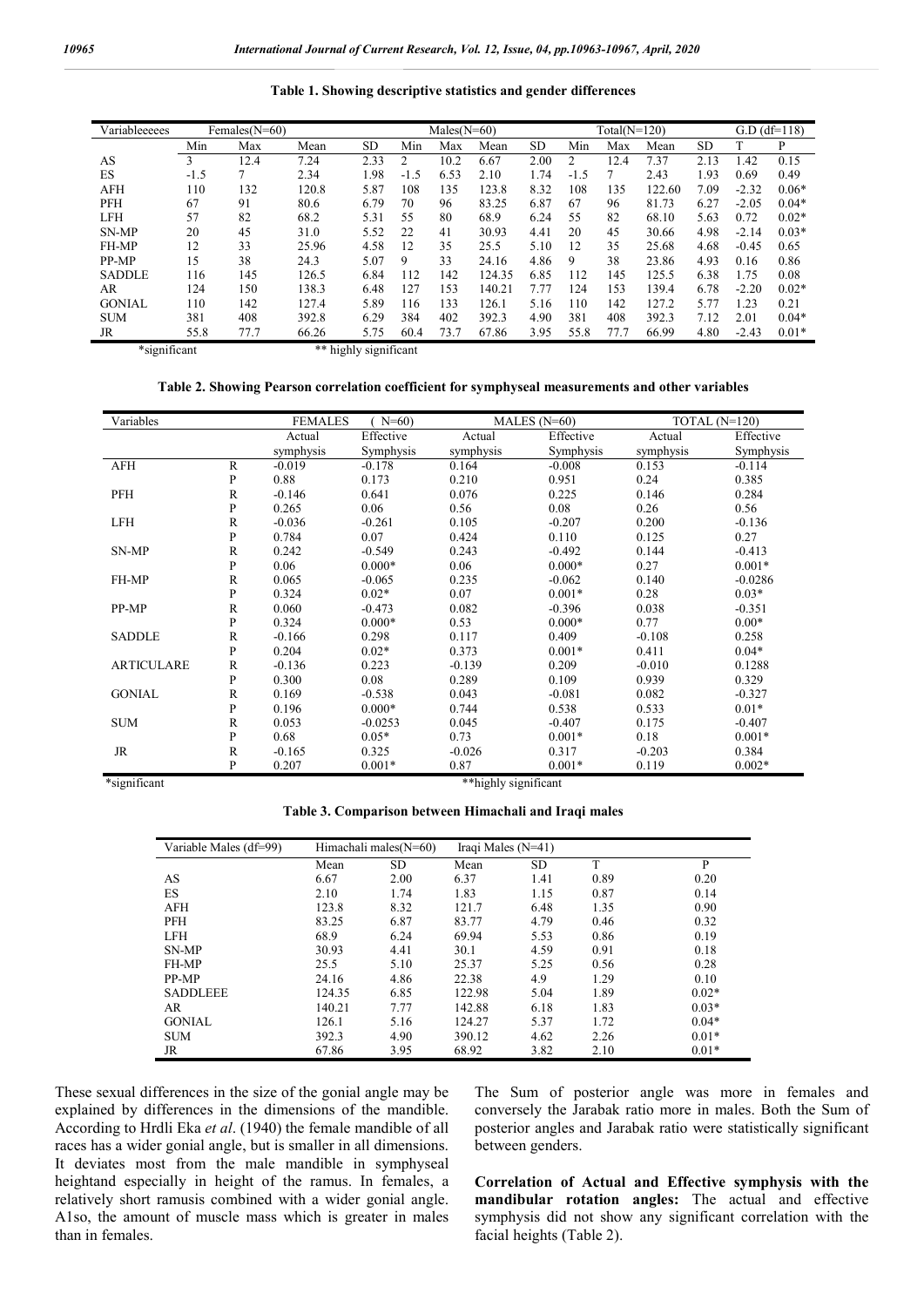| Variable Females | $(df=111)$ | Himachali Females (N=60) |           | Iraqi females $(N=53)$ |      |      |          |
|------------------|------------|--------------------------|-----------|------------------------|------|------|----------|
|                  |            | Mean                     | <b>SD</b> | Mean                   | SD   |      | P        |
| AS               |            | 7.24                     | 2.33      | 5.87                   | 1.58 | 3.60 | $0.00**$ |
| <b>ES</b>        |            | 2.34                     | 1.98      | 1.95                   | 1.45 | 1.18 | 0.12     |
| <b>AFH</b>       |            | 120.8                    | 5.87      | 111.2                  | 4.36 | 9.76 | $0.00**$ |
| PFH              |            | 80.6                     | 6.79      | 73.65                  | 4.22 | 6.43 | $0.00**$ |
| <b>LFH</b>       |            | 68.2                     | 5.31      | 62.15                  | 3.98 | 6.78 | $0.00**$ |
| SN-MP            |            | 31.0                     | 5.52      | 31.98                  | 3.98 | 1.06 | 0.143    |
| FH-MP            |            | 25.96                    | 4.58      | 23.96                  | 4.83 | 1.73 | $0.04*$  |
| PP-MP            |            | 24.3                     | 5.07      | 22.75                  | 4.39 | 1.72 | $0.04*$  |
| <b>SADDLE</b>    |            | 126.5                    | 6.84      | 126.53                 | 5.44 | 0.00 | 0.50     |
| AR               |            | 138.3                    | 6.48      | 142.21                 | 6.13 | 3.28 | $0.00**$ |
| <b>GONIAL</b>    |            | 127.4                    | 5.89      | 123.42                 | 4.92 | 3.86 | $0.00**$ |
| <b>SUM</b>       |            | 392.8                    | 6.29      | 392.15                 | 4.03 | 0.19 | 0.42     |
| JR               |            | 66.26                    | 5.75      | 66.27                  | 3.68 | 0.65 | 0.25     |

#### **Table 4. Comparison of Himachali and Iraqi females**



Also, the actual symphysis did not show any significant correlation with the mandibular rotation angles in both the genders as well as in the total sample  $(p>0.05)$ . Whereas the effective symphysis showed significant correlation with the mandibular rotation angles in both the genders as well as in the total sample. The effective symphysis showed a significant negative correlation with SN-MP, FMA, PP-MP and Sum of posterior angles in both the genders and in the total sample. This implies that, the effective symphysis increases as the mandibular rotation angles decrease. With the Gonial angle, the effective symphysis showed a significant negative correlation in females and the total sample. The effective symphysis showed a positive correlation with the Jarabak ratio, apart from the fact that it did not show any significant correlation with the facial heights. This implies that, as the anterior facial height increases, the effective symphysis decreases and vice versa. Whereas, as the posterior height increases, the effective symphysis also increases. With the Articular angle, the effective symphysis showed a nonsignificant negative correlation between the genders and the total sample. This is in accordance with the study conducted by Bahn Gh Agha (2013). The effective symphysis showed significant positive correlations with the Saddle angle.



**Figure 1. Cephalometric points,planes and measurements Figure 2. Angular and linear measurements done on AutoCAD software**

This is in accordance with the study conducted by Bahn Gh Aghain which he said that this might be due to the fact that when the condyle is posteriorly positioned; there will be a compensatory forward rotation of the mandible. Therefore, as the mandible is positioned posteriorly, the effective symphysis would increase. The above relations of actual and effective symphysis to the mandibular rotation angles implies that as the actual symphysis is constructed by the points located within the mandible, it makes it less responsive to the mandibular rotation whereas, as the effective symphysis is constructed by the points located both on the cranium and the mandible, so any change in the mandibular rotation would be easily be detected by the effective symphysis, making it more responsive to mandibular rotation. The routinely used cephalometric analysis for the diagnosis and treatment planning in orthodontics is generally based on the Caucasian cephalometric standards. There has been concern on elaborating cephalometric analysis more specific to the young Himachali patients. Jarabakcephalometric analysis considers the skeletal pattern in the anteroposterior and vertical dimension. Therefore, considered to be one of the tools in cephalometric analysis in orthodontic patients which aids in treatment planning. Even this is based on the cephalometric